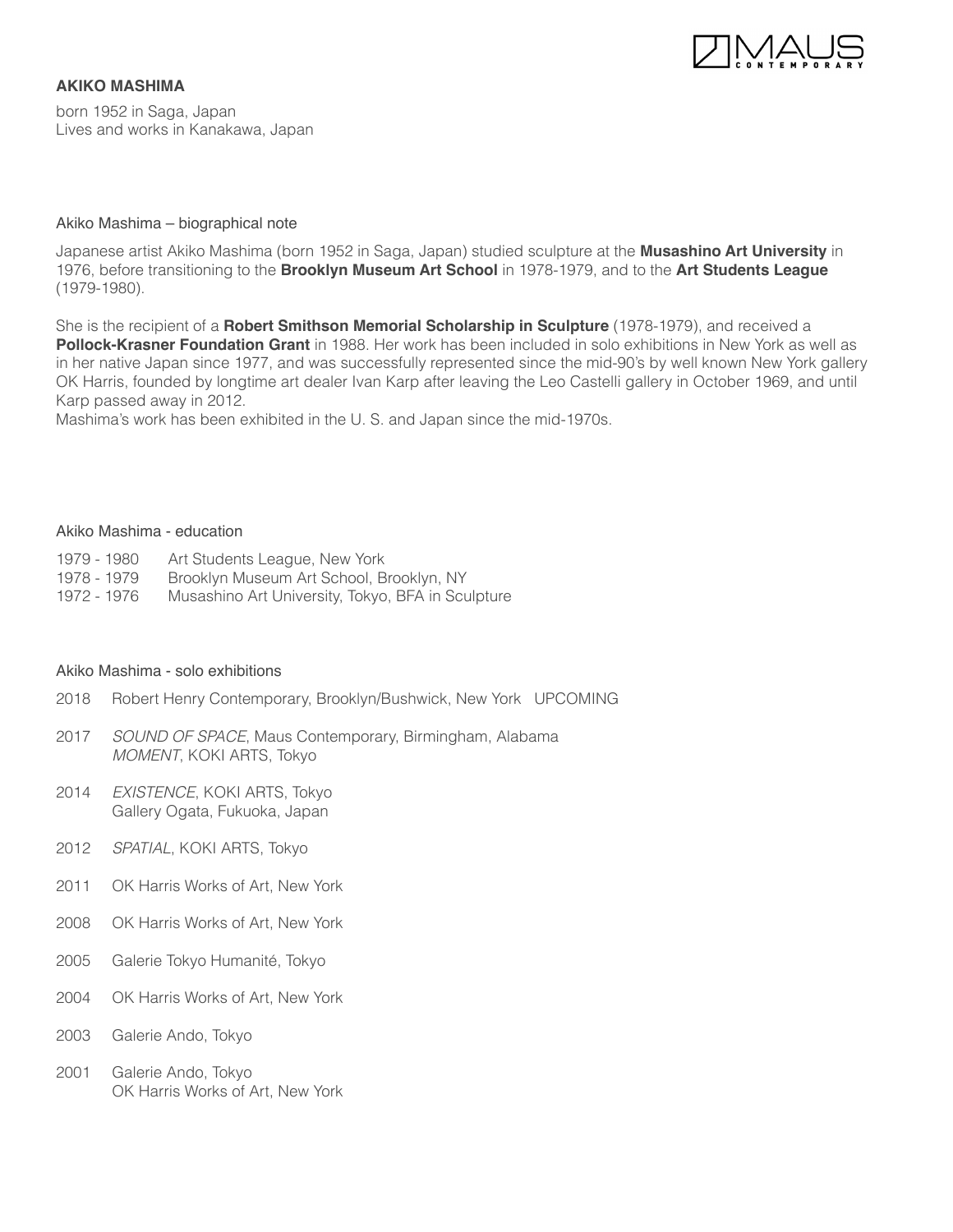

### 1997 OK Harris Works of Art, New York

- 1996 Galerie Tokyo Humanité, Tokyo OK Harris Works of Art, New York
- 1995 14 Sculptors Gallery, New York 1993 14 Sculptors Gallery, New York
- 1991 Gallery Gen, Tokyo 14 Sculptors Gallery, New York
- 1990 Condeso / Lawler Gallery, New York
- 1988 14 Sculptors Gallery, New York
- 1986 14 Sculptors Gallery, New York
- 1981 Komai Gallery, Tokyo
- 1977 Galerie Vivant, Tokyo

## Akiko Mashima - selected group exhibitions

- 2015 Sagamihara Citizen's Gallery, Kanagawa, Japan [2 person show with Yoko Kamijo] BEYONDNESS, KOKI ARTS, Tokyo [2 person show with Morio Shinoda]
- 2014 Sagamihara Citizen's Gallery, Kanagawa, Japan
- 2011-12 Pre-opening Group Exhibition, KOKI ARTS, Tokyo
- 2008 The Witches' One times One, Hillside Forum, Tokyo [curated by Akihiko Takami]
- 2007 Yoshishige Furukawa / Akiko Mashima, Sawara Museum Ruhe, Fukuoka, Japan
- 1994 IMPACT 27 '94, Galerie Tokyo Humanité, Tokyo
- 1991-92 Lehigh University Art Gallery, Bethlehem, PA
- 1991 IMPACT 3 '91, Galerie Tokyo Humanité, Tokyo
- 1990 ISIS Gallery, University of Notre Dame, South Bend, IN
- 1989 Drawings by Sculptors, 14 Sculptors Gallery, New York
- 1987 Art Document '87, Tochigi Prefectural Museum of Fine Arts, Tochigi, Japan
- 1986 Columns by Artists, 14 Sculptors Gallery, New York
- 1985 Three Person Show, The Asian American Arts Centre, New York, NY Sculptors on Sculpture, 14 Sculptors Gallery, New York, NY